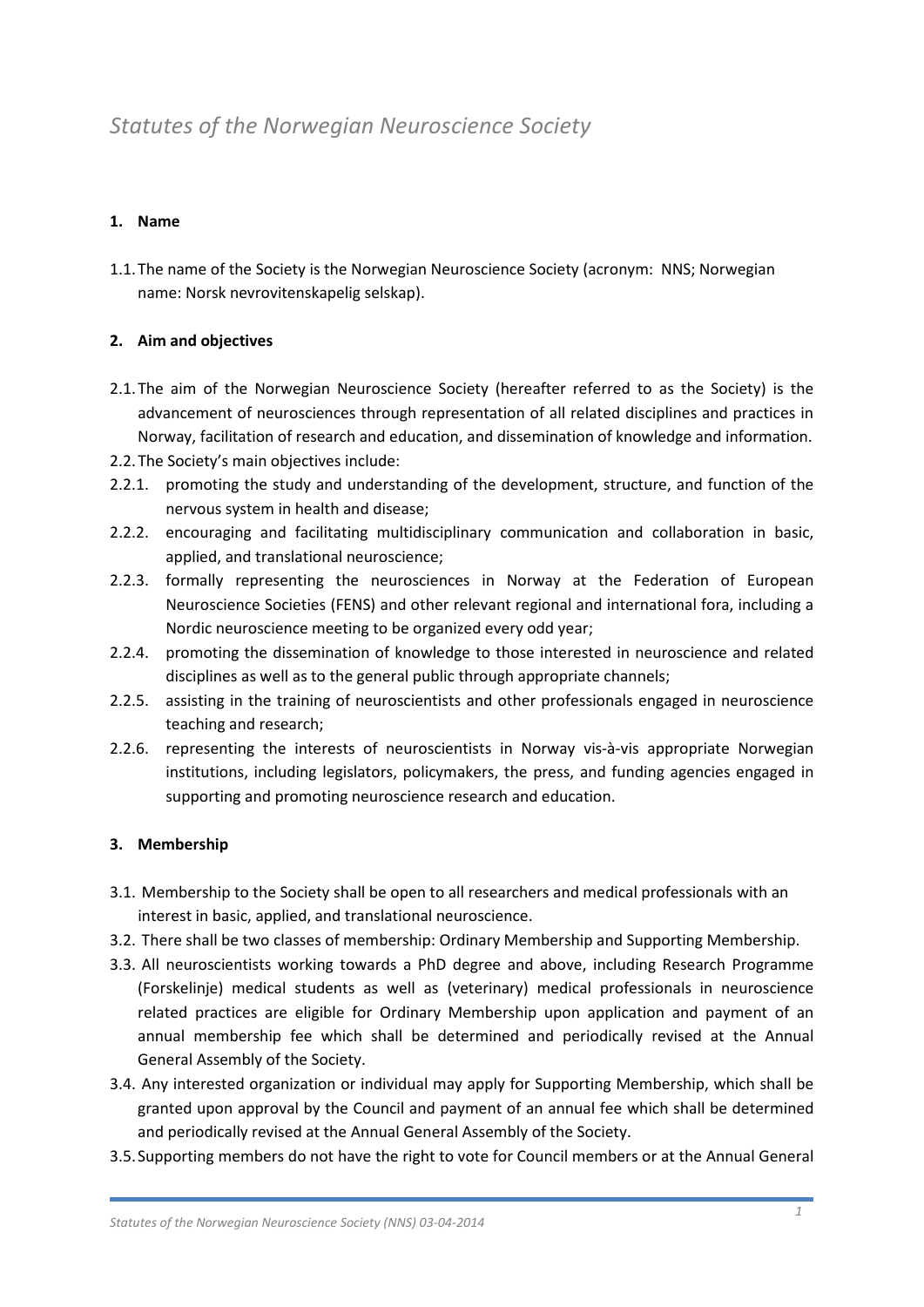Meeting.

- 3.6. Membership benefits include:
- (i) Automatic membership of FENS and the member benefits and services associated with that;
- (ii) subscription to the NNS periodic newsletter.

### **4. Organisation**

#### 4.1. Council and Executive Board

- 4.1.1. The Society shall have a Council consisting of elected members representing the main neuroscience research institutions in Norway: University of Oslo (UiO), University of Bergen (UiB), Norwegian University of Science and Technology (NTNU), UiT - The Arctic University of Norway, University of Stavanger (UiS); alternatively, the affiliated University Hospitals in the respective cities; Norwegian University of Life Sciences (NMBU). Each of the above institutions will have two Council members if the total number of registered members at the given institution exceeds 15% of the total number of memberships in the Society. If not, an institution will have only one Council member.
- 4.1.2. Council members shall be nominated and elected by electronic ballot locally among Society members at each of the above institutions. Society members not employed or studying at the universities listed in 4.1.1. will take part in the electronic ballot being held at the geographically nearest university. Each Council candidate shall be an ordinary member, and must be nominated by a minimum of 3 Society members to be eligible for election. Council elections are administered by the Society's Secretariat, assisted by the Secretary General (see statutes 4.1.8., 4.2.1. and 4.2.4. below).
- 4.1.3. The Executive Board of the Society shall be the Chairman, Secretary General, and Treasurer. The Executive Board will constitute the daily management and shall be responsible for the legal and statutory obligations of the Society
- 4.1.4. The Chairman, Secretary General and Treasurer shall be elected by the Council from among its members by open vote, unless more than half the Council members demand a closed ballot vote.
- 4.1.5. In principle, the Council shall make decisions by consensus. On occasions when consensus is not possible, an open voting procedure shall be followed. In the event of balance of votes, the vote of Chairman in office at the time of the vote shall be decisive. More than half of the council members must participate in the voting procedure in order for the decision to be valid.
- 4.1.6. The Council and Executive Board shall hold office for a minimum of four years and a maximum of six years; i.e., they shall be eligible for re-election/re-appointment for two, but not more than two, succeeding years. Elections for at least 50% of the Council members shall take place every two years such as to avoid complete renewal of the Council.
- 4.1.7. The Chairman shall formally lead and represent the Society at the FENS Governing Council. In the event of the Chairman's declared incapacity to attend, the Secretary General shall act as the Society's formal representative at the FENS Governing Council. In the event of the Secretary General's declared incapacity to attend the FENS Governing Council, a Council member will act as his/her representative.